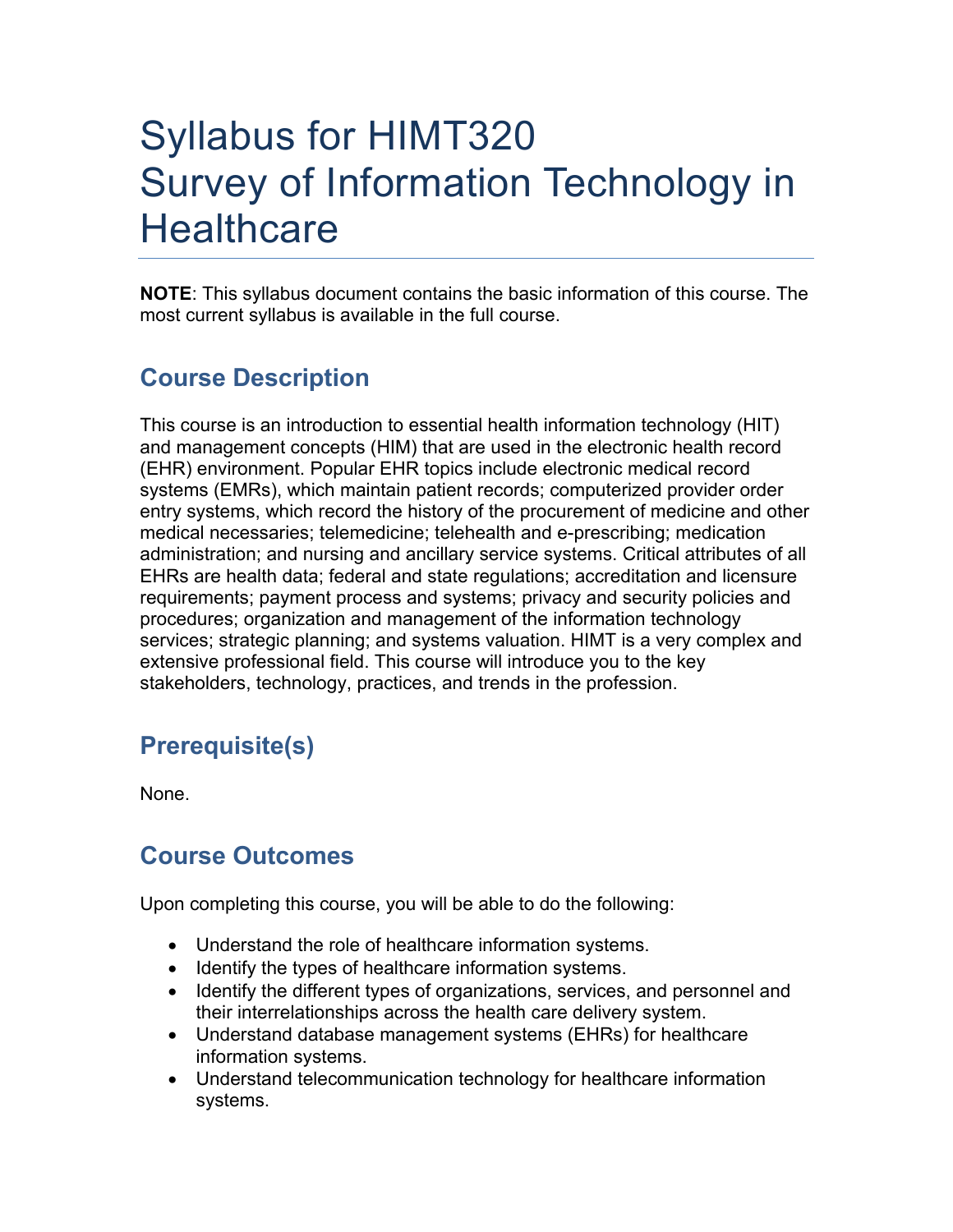- Understand healthcare information systems standards.
- Evaluate the implementation of information technology to manage healthcare-related data elements, data sets, and databases.
- Evaluate strategic and managerial issues of healthcare information systems.
- Establish and defend opinions on the ethical, legal, and moral challenges in the use of healthcare information systems.
- Collaborate in the development and implementation of information governance issues.

### **Course Requirements/Components**

#### **Discussions**

The purpose of discussion boards is to allow you to freely exchange ideas around a discussion question for the week.

#### *Expectations*

Each student is required to post in EACH discussion two times with each post being of significant depth. If a student posts more than two times, than the posts will looked at to see if the totality of the posts meets the two significant posts requirement. Think of the threads as minor essay questions—make a point support the point with information and sources. Look at different ways to view a situation.

Examples of acceptable posts should:

- Provide additional information to the discussion.
- Elaborate on previous comments from others.
- Present explanations of concepts or methods to help fellow students.
- Present reasons for or against a topic in a persuasive fashion.
- Share your own personal experiences that relate to the topic.
- Provide a URL and explanation for an area you researched on the Internet.

Cut and pasting large amounts of material does not work well in the class. If a student ONLY cuts and pastes the materials of others with adding significant input on their own their discussion grade will NOT be very good. The key is to use other sources to support your own points of view.

Here is the way I grade the threads:

- If you meet all of the course expectations, you are eligible for 100%.
- If you post only one time in discussion, I deduct 50% and you are eligible for a score of 50%.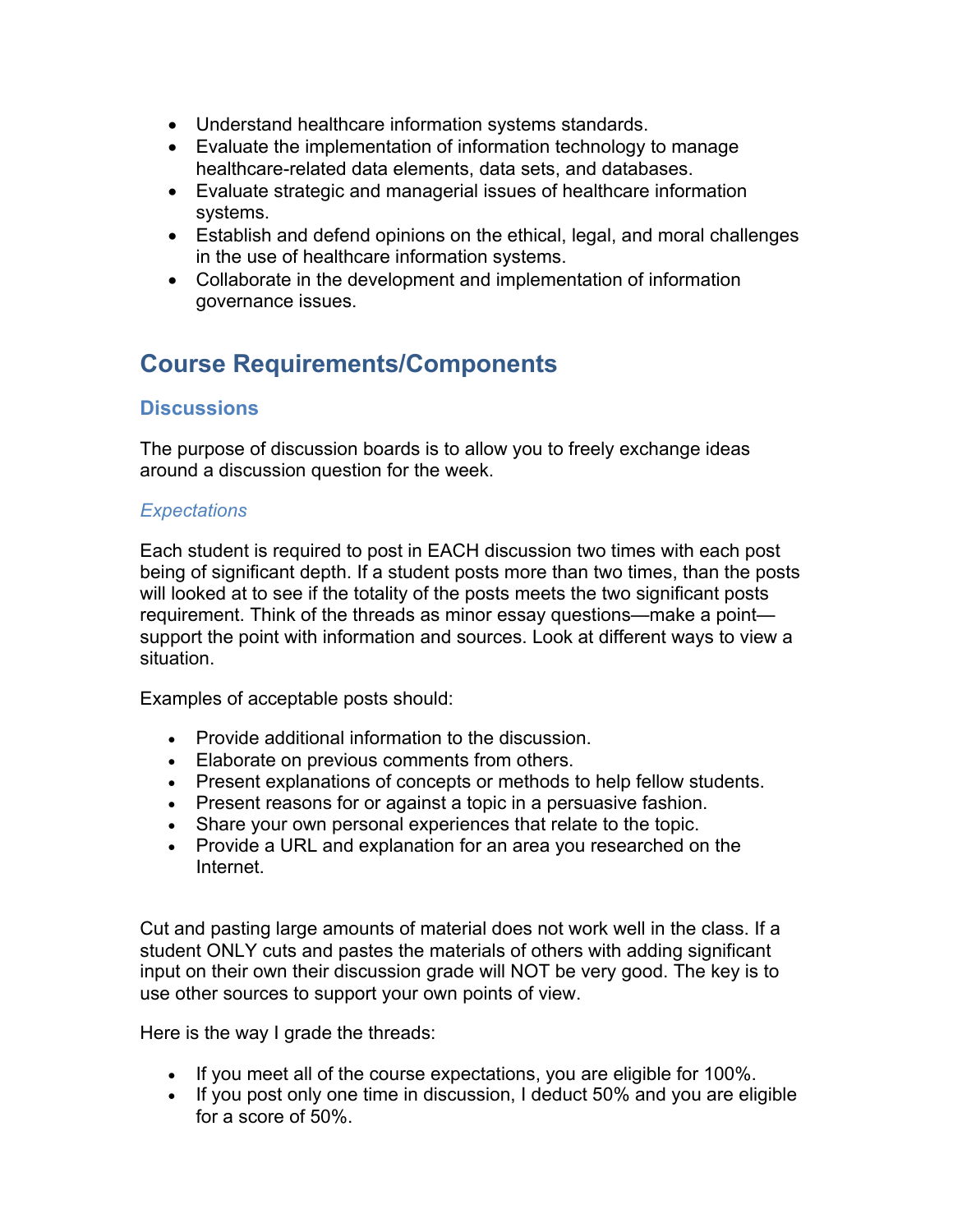• If you do not post at all in the discussion, I deduct 100%.

At this point I start looking at discussion quality. So, if you post two times but the posts are not significant, I deduct points. Typically, a significant post is 2–3 paragraphs in length.

Typically, students who do NOT do well in the discussions do not participate.

The course is offered online in an asynchronous manner, which means that you may access course materials and complete assignments at your convenience. There are no scheduled course meeting times; however, you are expected to submit assignments on time. All work is due at 11:59 pm CST unless otherwise noted.

#### **Quizzes**

Quizzes are given for each lesson of the course to encourage you to read and review the materials.

#### **EHR Simulation**

You will each participate in an EHR project simulation hosted through EHR Go. EHR Go is an electronic health record system designed for education. EHR Go simulates common clinical EHR systems such as VistA, Epic, Cerner, and Meditech to help students develop experience needed for real-world healthcare practice. EHR Go includes a full content library with more than 300 diverse and realistic patient cases and discipline-specific student activities. EHR Go is used by all healthcare disciplines at all degree levels and makes it easy to facilitate experiential interprofessional simulations.

Each of you will complete a series of modules throughout the course to gain valuable experience using an in-practice EHR system. All EHR Go activities must be submitted by the assigned due date.

#### *EHR GO Activities*

Below are the EHR Go activities used in this course. Some activities have an associate (AS), bachelor's (BS), or master's (MS) level assignment. In those cases, I've provided you with the bachelor's (BS) level assignment.

- EHR Orientation
- EHR Documentation Standards
- The Power of the EHR
- HITECH and the History of EHRs
- Data Entry
- Quality Improvement Utilizing the EHR
- SAFER Analysis: Clinician Communication (BS)